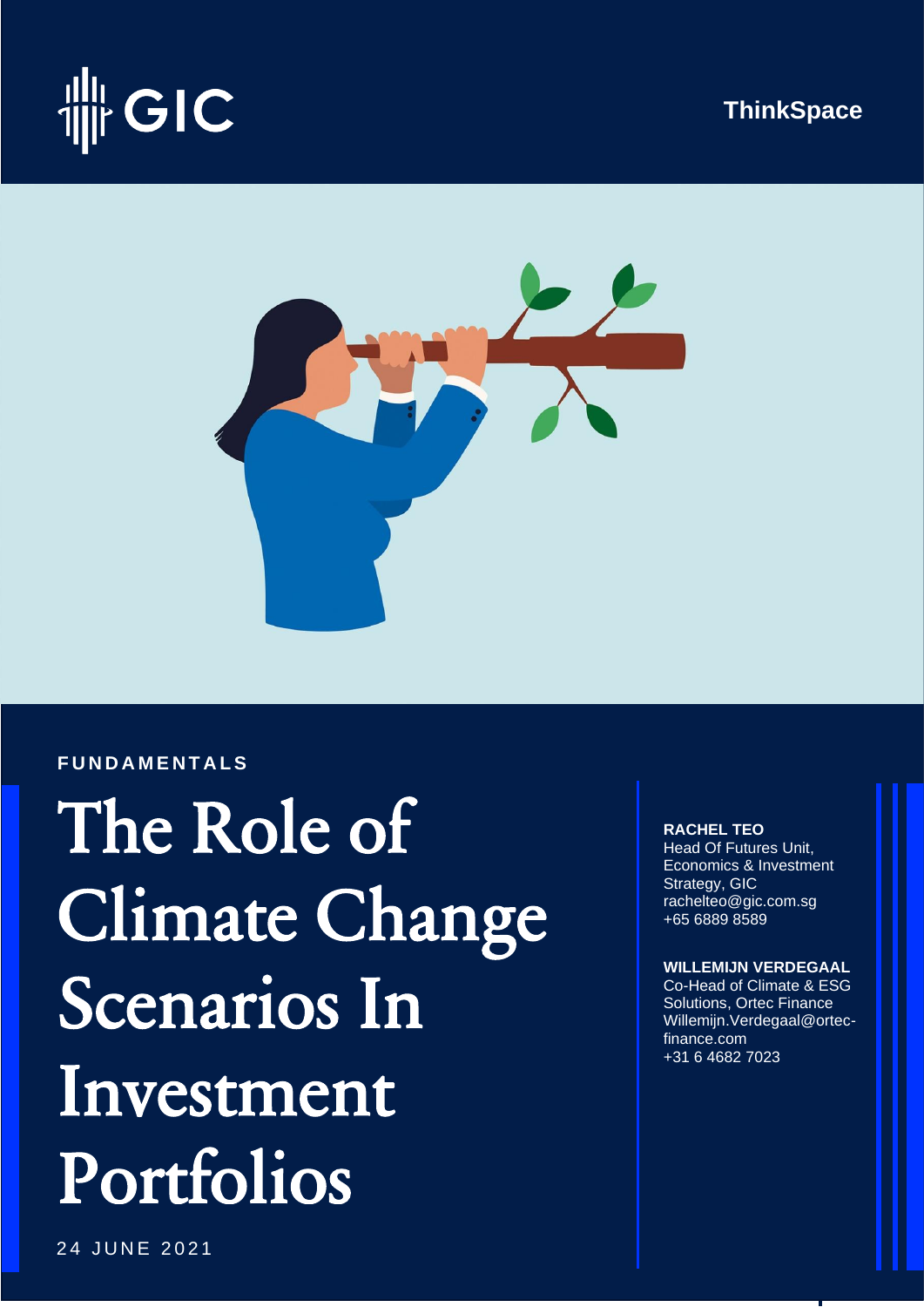I⊪ GIC

This article was contributed by Rachel Teo, Head of Futures Unit, Economics & Investment Strategy, GIC, and Willemijn Verdegaal, Co-Head of Climate & ESG Solutions, Ortec Finance.

# Executive Summary

- For long-term investors like GIC, climate change is a key concern given its imminent impact on the value of physical assets and companies over time. Hence factoring this into both our top-down and bottom-up processes is vital to ensuring a resilient portfolio.
- At the top-down level, GIC partnered with Ortec Finance and their strategic partner Cambridge Econometrics to quantify how long-term capital market assumptions are affected by climate change drivers by stress testing the portfolio against different climate change scenarios. This highlights areas where there are heightened risks, and focuses our efforts on deeper analysis and mitigating strategies to make our portfolio more climate resilient.
- In this report, the main climate change related risks outlined are: (i) timing of climate policies (late, delayed or none), (ii) extent of physical risks (based on a bestcase 1.5⁰C scenario under Paris Orderly Transition, or a worst-case close to 4⁰C scenario under Failed Transition), (iii) how markets price in future climate change risks (smoothly over time or disruptively with a sentiment shock). The three scenarios used are: (i) Paris Orderly Transition; (ii) Delayed Disorderly Transition; (iii) Failed Transition.
- Our analysis shows that climate change-related risks have a negative long-term impact on global GDP and inflation as compared to a climate uninformed baseline, due mainly to physical risks. In contrast, transition risk impacts are net positive as policy responses such as the carbon taxes collected are used to reduce income taxes and increase subsidies for clean energy, resulting in a net fiscal stimulus, while low carbon investments boost aggregate demand. However, there is a wide dispersion of growth impacts across countries and sectors, varying across different scenarios.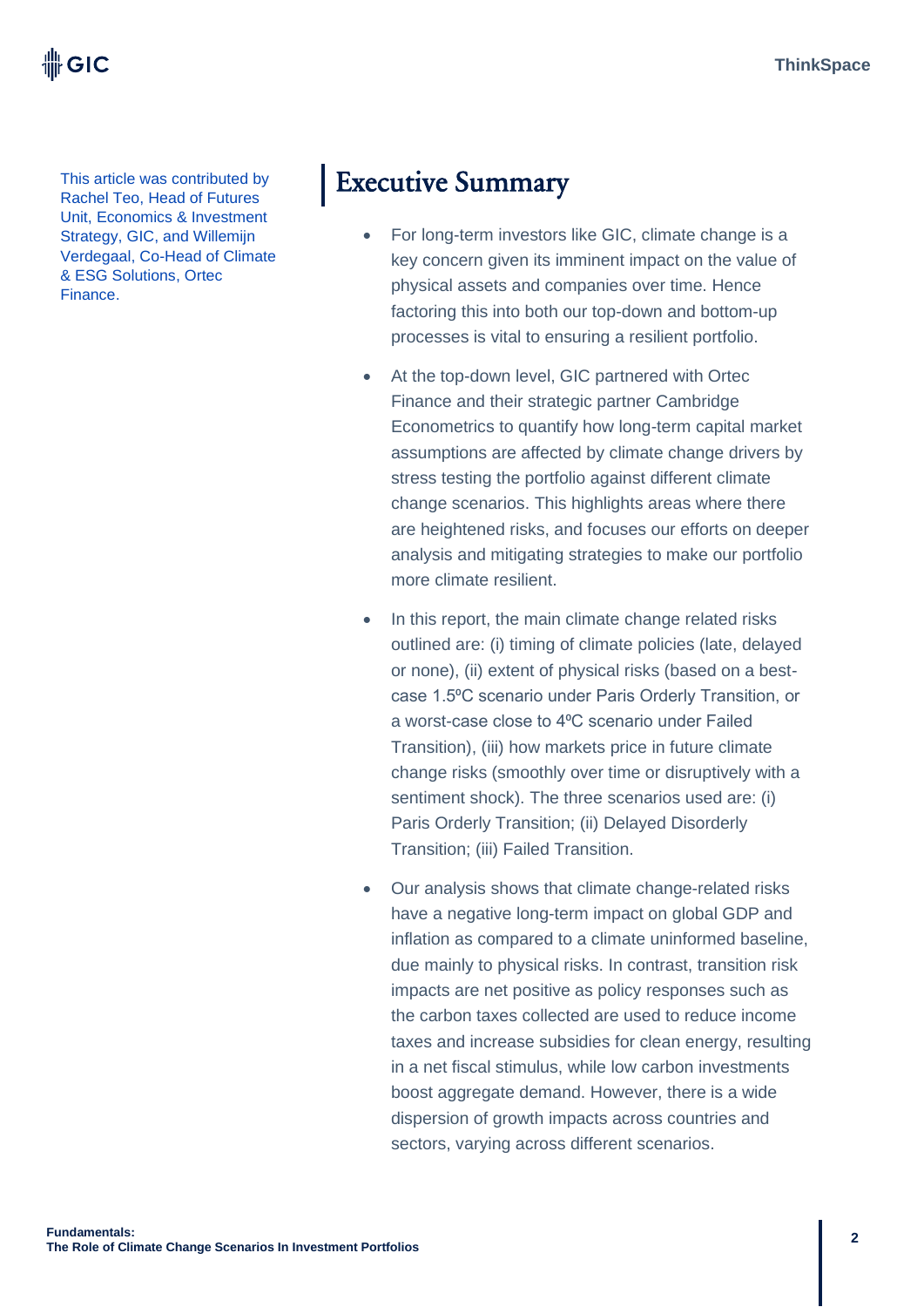卌GIC

«<br>... Long-term investors may be surprised by the underperformance of the portfolio relative to their expectations, and should be prepared to navigate the potential increase in market volatility as a result of climaterelated shocks.

- Risk assets like equities and real estate are more sensitive to climate change compared to bonds and cash, though equity markets with very low exposures to low carbon electric utilities (e.g. emerging markets) have more potential to outperform in the transition scenarios due to larger room for the sector to grow.
- Based on a hypothetical global 60% equities/40% bonds portfolio, projected returns may still be positive in the long run with climate change, but they are meaningfully lower in our three risk scenarios versus a baseline that assumes no further climate related impacts beyond what has already occurred. Long-term investors may be surprised by the underperformance of the portfolio relative to their expectations, and should be prepared to navigate the potential increase in market volatility as a result of climate-related shocks.
- Hence, while climate change scenario analysis requires various assumptions and results in a wide dispersion of outcomes, it is still good discipline for investors to be prepared and undertake such an exercise.
- Given GIC's long-term mandate, it is essential to prepare our portfolio for such risks. Climate change scenario analysis plays a central role in this via top-down strategic asset allocation, stress-testing and risk management, and the bottom-up integration of scenario inputs and outputs into our active investment processes.

# Introduction – The Growing Importance of Climate Change Scenario Analysis

The global community has generally reached a consensus on the inevitability and repercussions of climate change on financial materiality. This is an important milestone for corporates and investors alike, because the focus can now turn to analyzing and addressing this transformational challenge<sup>1</sup>.

<sup>1</sup> It is one of the most important issues highlighted by global investors in a recent World Economic Forum White Paper on ["Transformational Investment: Converting Global Systemic Risks into Sustainable Returns".](http://www3.weforum.org/docs/WEF_Transformational_Investment_2020.pdf)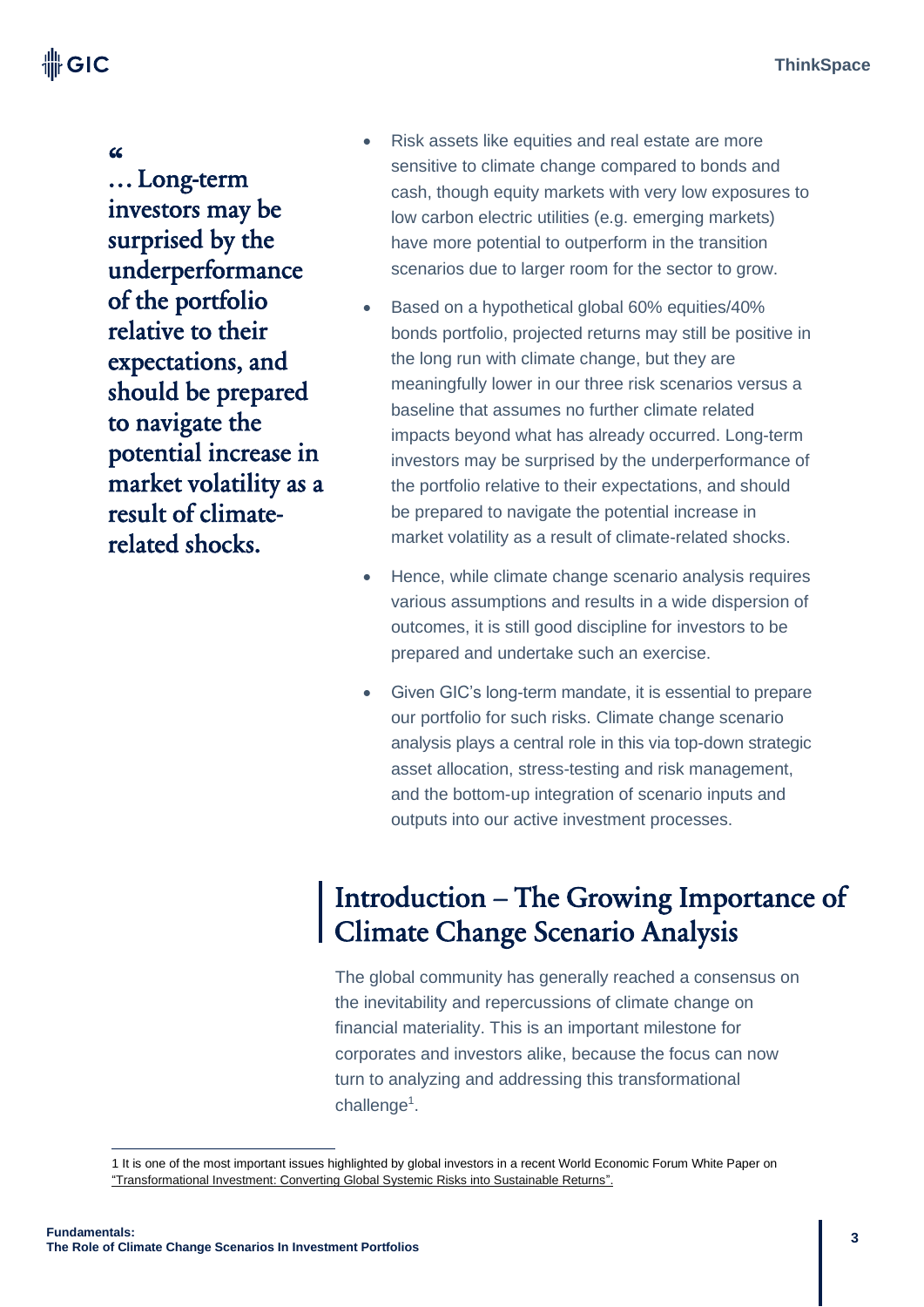Following from an earlier article on ["Why climate change](https://www.gic.com.sg/thinkspace/sustainability/why-climate-change-matters-for-investors/)  [matters for investors",](https://www.gic.com.sg/thinkspace/sustainability/why-climate-change-matters-for-investors/) this paper looks at scenario analysis as one of the approaches to measure climate change-related impact on the investment portfolio. It outlines the methodology we have adopted for a top-down estimation of climate changerelated impacts on macroeconomic growth and inflation, broad asset class returns, and a representative global portfolio. We also developed three climate change scenarios which we believe are a useful reference set for investors and their portfolios. Finally, we suggest some ways climate change scenario analysis can be integrated into the investment process.

Climate change affects investment portfolios through three channels - physical risks, transition risks and market risks that are expected to play out over the long-term (see Figure 1).

### **Figure 1: The Three Channels of Climate Change Impact on Financial Assets**

| 1. Physical Risks   | Acute              | Impact of extreme weather events like flooding, wildfires, hurricanes,<br>typhoons on direct asset damages, business disruptions, long-term<br>insurability of assets and viability of local activities |  |
|---------------------|--------------------|---------------------------------------------------------------------------------------------------------------------------------------------------------------------------------------------------------|--|
|                     | Chronic            | Impact of rising temperatures on labour and agricultural productivity;<br>Impact from heat/water stress on business operations                                                                          |  |
|                     | Policy             | Impact of policy shifts including carbon pricing, coal phase-out,<br>EV/Transport Policy, fuel subsidies, energy efficiency program                                                                     |  |
| 2. Transition Risks | Technology         | Impact from disruptive technologies such as renewable energy,<br>green hydrogen, electric vehicles, mobility, battery and CCS                                                                           |  |
|                     | Pricing-In         | When, and how much and over what time period markets will price in<br>future climate change-related impacts (physical & transition)                                                                     |  |
| 3. Market Risks     | Sentiment<br>Shock | Whether markets will over-react to climate change-related shocks<br>(e.g. extreme weather events or sudden policy changes)                                                                              |  |

Source: GIC, Ortec

While understanding the three impact channels is straightforward qualitatively, articulating the transmission pathways and quantifying their impact on financial assets is more complex. The impact of each climate risk factor is highly uncertain in terms of its magnitude, timing and variability across geographies, sectors and asset classes. **For long-term investors, scenario analysis provides a systematic framework for navigating this uncertainty.**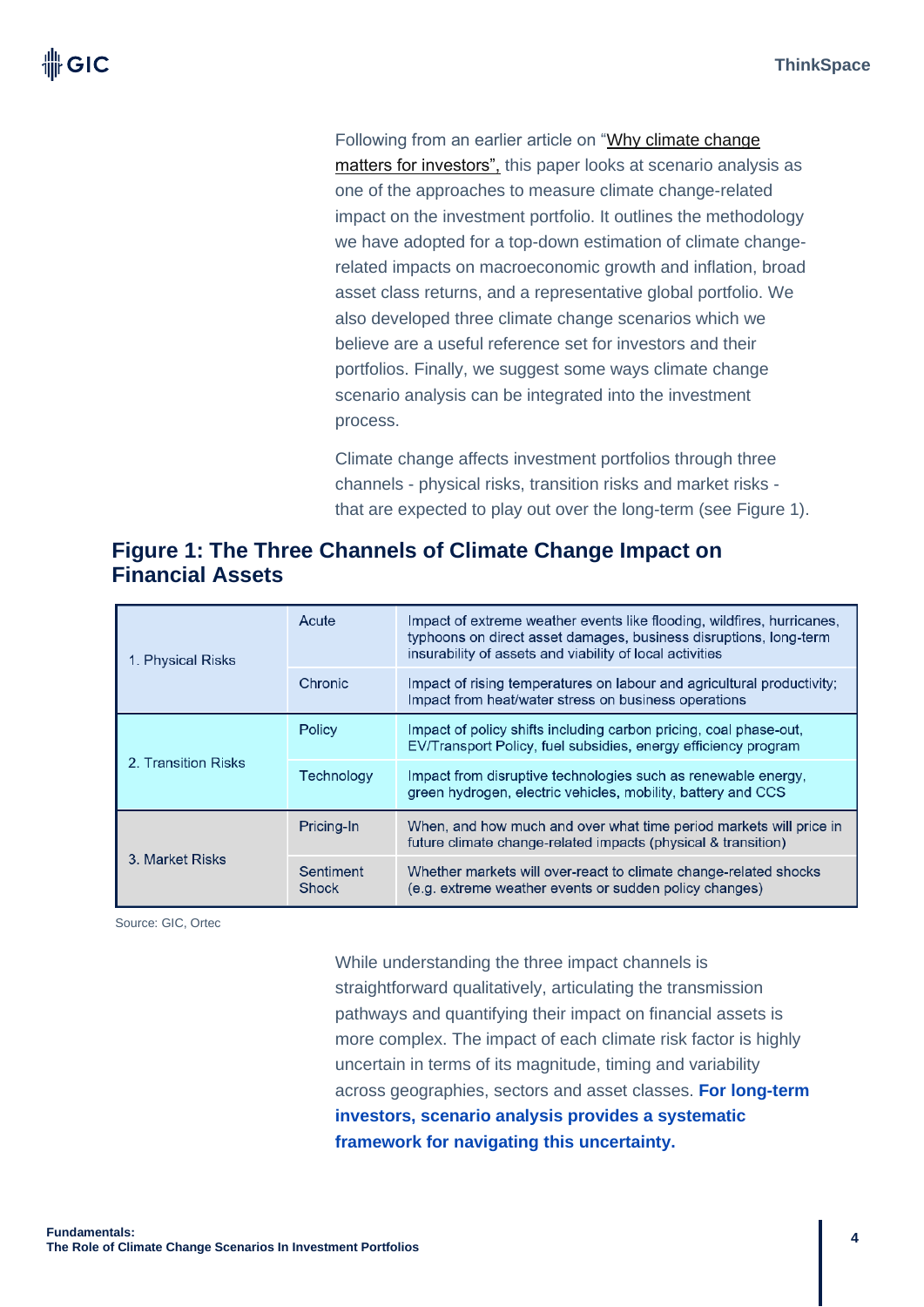In addition, there is growing pressure on asset owners and managers to conduct such analyses. The Taskforce for Climate-Related Financial Disclosures<sup>2</sup> (TCFD) requires its signatories to assess their portfolios' performance in a 1.5ºC world. The Network for Greening the Financial System<sup>3</sup> (NGFS), central banks and other financial sector authorities<sup>4</sup> are also increasing scrutiny on financial institutions' climate risk exposures and the implications for financial stability, with disclosures set to become more mandatory over the next few years.

# Challenges of Undertaking Climate Scenarios for Financial Analysis

While investors are used to conducting scenario analysis and stress testing in their asset allocation and risk management processes, undertaking such an endeavor for climate change is particularly problematic<sup>5</sup>. Models looking at how climate change drivers affect financial variables are still in very early stages of development. To do this effectively, investors need financial models that are:

1. **Comprehensive** - Models need to assess impact not only for the major asset classes including private assets for effective strategic asset allocation, but also for individual securities as each asset is affected by climate change-related factors differently and at different times depending on their geographic and sector exposures.

<sup>2</sup> The TCFD was established by th[e Financial Stability Board](https://www.fsb.org/about/organisation-and-governance/members-of-the-financial-stability-board/) (FSB) to develop recommendations for more effective climaterelated disclosures. The FSB comprises senior policy makers for the G20 countries, Hong Kong, Singapore, Spain and Switzerland, and regional bodies like the European Central Bank and European Commission.

<sup>3</sup> The NGFS is a group of over 90 Central Banks and Supervisors that share best practices and contribute to the development of environment and climate risk management in the financial sector.

<sup>4</sup> Since September 2020, regulators in the UK, New Zealand and Switzerland have announced plans to make climate-related disclosures mandatory over the next few years, with stock exchanges in Hong Kong, London and South Korea following suit. In the EU, the SFDR (Sustainable Finance Disclosure Regulation) became applicable in March 2021. Its scope captures financial market participants and financial advisers operating in the EU and sets specific rules for how and what sustainability-related information they need to disclose.

<sup>5</sup> General Circulation Models (GCMs) looking at the response of the environment's physical processes (e.g. temperature, sea level rises) to rising greenhouse gas emissions as well as Integrated Assessment Models (IAMs) focusing on the interaction of climate variables with climate policies and the economy have been around for many years. They have been increasing in sophistication and usefulness. However, these were developed with climate scientists and policymakers in mind, not financial investors.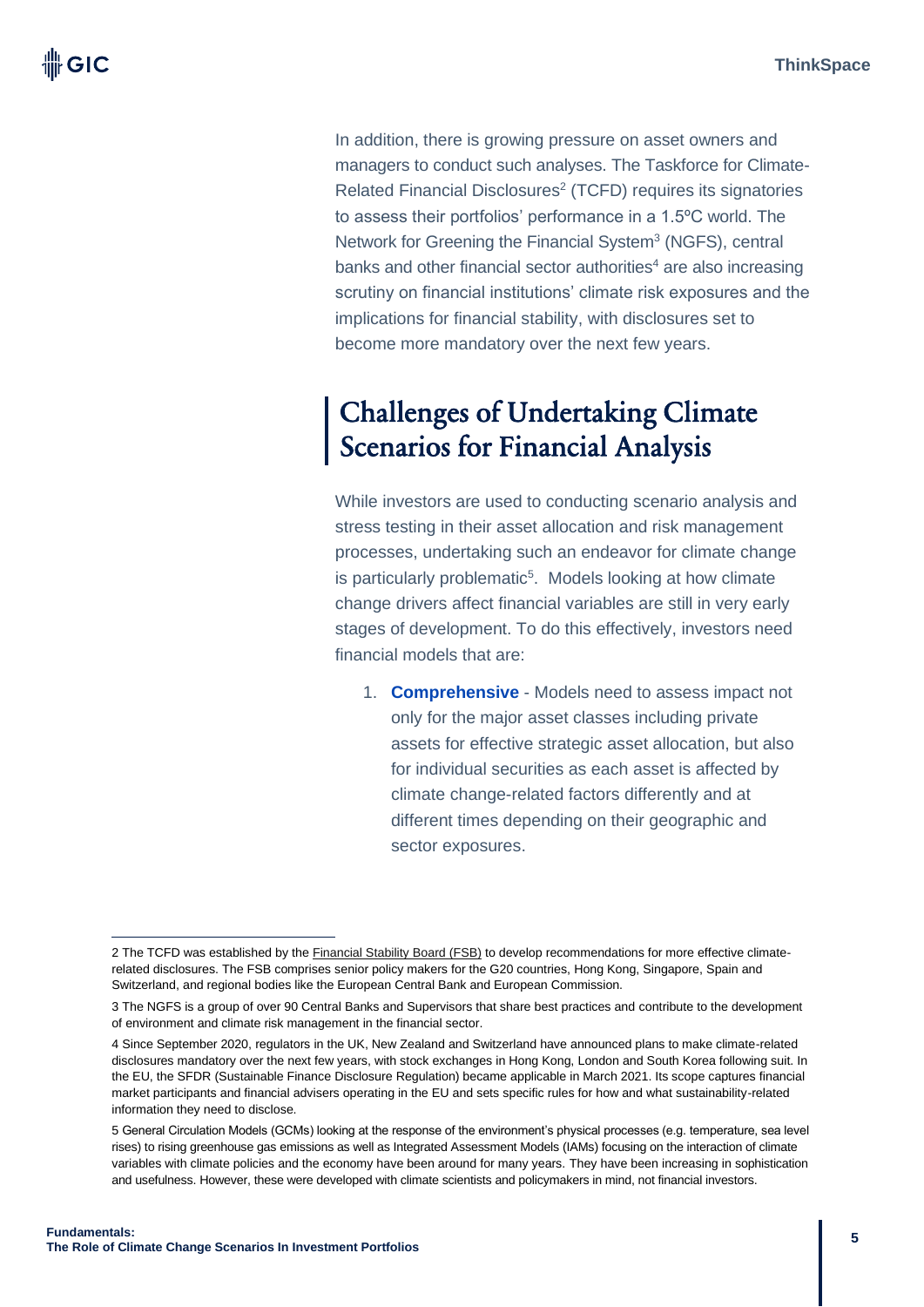- 2. **Flexible, Consistent and Integrated** Models should allow flexibility in combining views about emissions pathways, temperature outcomes, government policies, technological mixes, the macroeconomy and markets in a consistent framework that accounts for feedback loops amongst these factors. For example, a policy measure like carbon pricing will change the relative price of carbon, thereby affecting the demand for fossil fuels and adoption of low carbon technologies. This in turn will affect the emissions pathways and temperature outcomes.
- 3. **Current** Models should incorporate the latest scientific research such as the sensitivity of global temperature to the amount of accumulated emissions, and the impact of global warming on economic activity. For instance, older versions of integrated assessment models use physical damage functions that are based on historical observations of activity and temperatures at the macro level of countries, which can significantly underestimate the physical impacts of global warming over the long term<sup>6</sup>. The latest research on chronic physical risks (using granular local level economic analysis) shows that there is a non-linear decline in labour and agriculture productivity beyond an optimal temperature level (at around 13<sup>o</sup>C) due to the ecological and biological impacts of higher temperatures<sup>7</sup>.

# GIC's Approach to Climate Change Scenario Analysis

To achieve robust *financial* modelling of climate scenarios, **GIC's approach is to not rely on one single model, but to triangulate between different top-down and bottom-up modelling methods.** 

<sup>6</sup> Kahn et al, "Long-Term Macroeconomic Effects of Climate Change: A Cross-Country Analysis", IMF Working Paper, 2019. 7 Burke, Hsiang, Miguel "Global non-linear effect of temperature on economic production", Nature, 2015.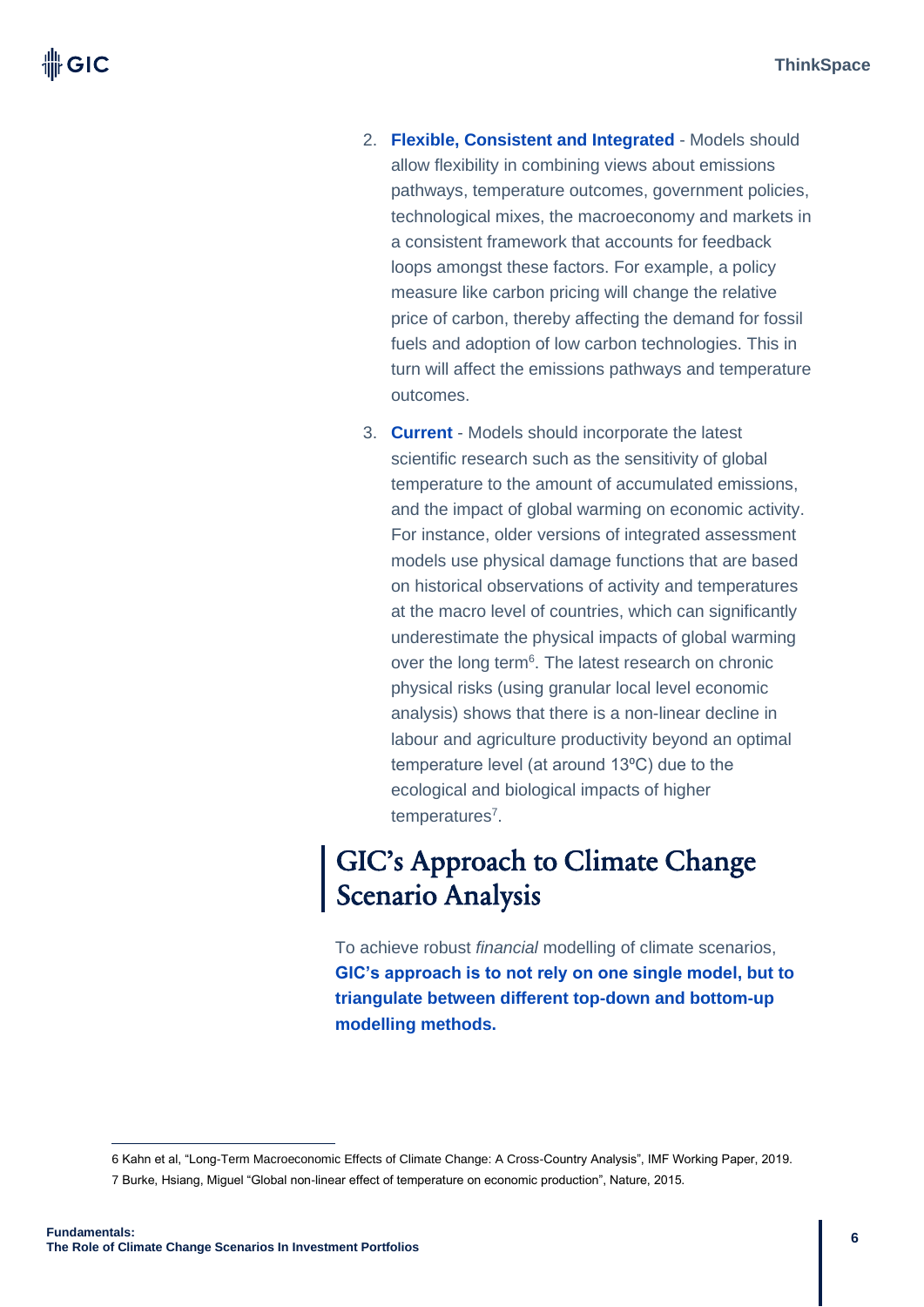- A. Top-down approaches look at how climate change related-drivers affect returns of asset classes as well as impacts at the country and sector levels.
- B. Bottom-up approaches look at the impact of climate change-related drivers on cash flows (e.g. revenues, and costs) at the individual security level.
- C. We compare our analyses with the results that other institutions have developed, considering differences in scenarios and modelling methodologies.

**In the following section, we focus on the Top-Down approach only. For the development of climate scenarios and top-down analysis of climate change-related impacts on investment portfolios, GIC partnered with Ortec Finance,** given that their capabilities addressed *most* of our requirements regarding the financial modelling of climate change.

# Ortec Finance Climate MAPS Modelling Methodology

The Climate MAPS tool is jointly developed by Ortec Finance and Cambridge Econometrics. It combines climate science modelling with Energy-Environment-Economy (E3ME) macro modelling, extreme weather risk modelling (Climate PREDICT), and stochastic financial modelling of broad asset classes. The model uses empirically based climate and financial modelling to best reflect the how the real world works in practice. Figure 2 shows how the process looks like.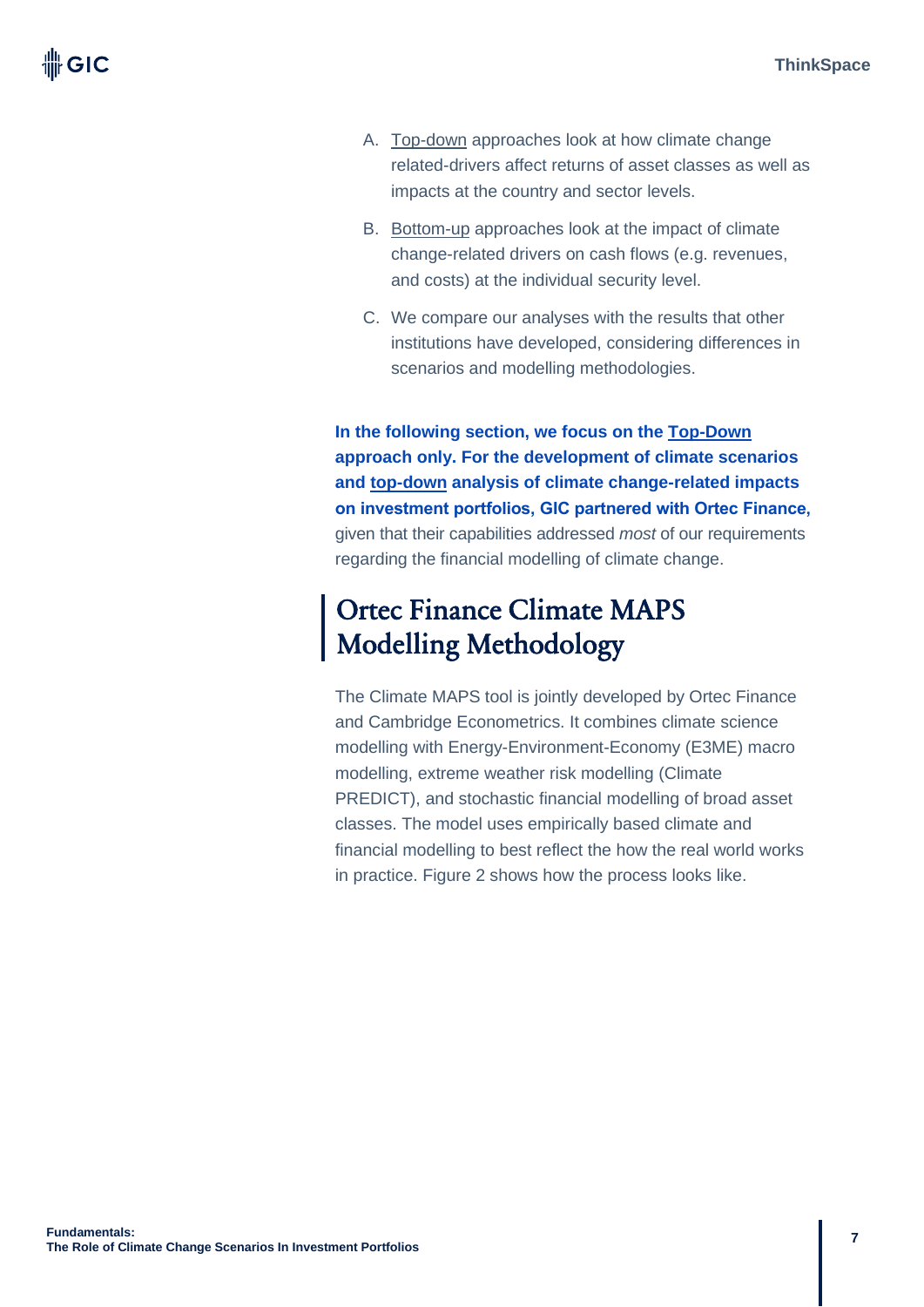### **Figure 2: Process for Translating Climate Scenarios to Portfolio Impacts (Climate MAPS Tool)**



Source: GIC, Ortec

- First, there are a set of inputs based on different climate change scenario narratives we developed. These include temperature and carbon emissions pathways, policy and technological assumptions, extreme weather events and losses, as well as views about how smooth or disruptive markets will price in climate change-related shocks.
- Second, the economic impacts from these different climate change-related drivers are estimated using an econometrics model that has interactions between the environment, energy and economy. This integrated E3ME model then generates the macro impacts from climate change including real GDP growth, inflation, labour productivity and (sector-country) level gross value-added growth.
- Third, extreme weather events assumptions are developed using Ortec Finance's proprietary extreme weather risk model, Climate PREDICT. Ortec Finance's own urbanization-based risk algorithm and Economic Amplification Ratios uses various inputs including data on extreme weather events and losses from Munich RE's NatCatService to calculate forward looking direct and second-order GDP impacts from extreme weather risks.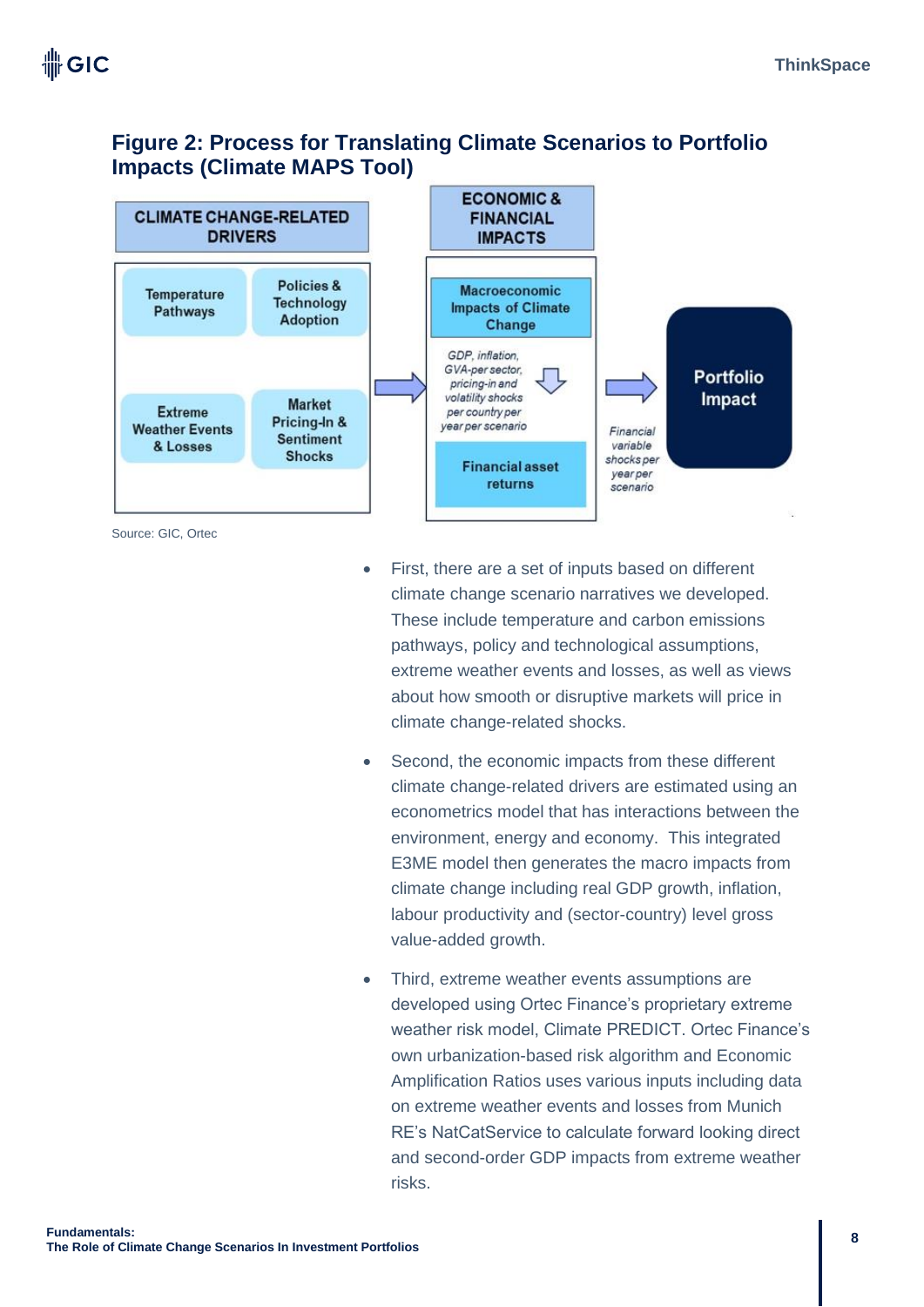- Fourth, GDP and inflation shocks from the macro and extreme weather models, market pricing-in risks and sentiment shocks are combined in Ortec Finance's stochastic financial model to derive climate changedriven impact on risk-return parameters (e.g. return and volatility) of asset classes.
- Lastly, the stochastic financial model produces outputs which can then be used to calculate aggregate portfolio impacts.

The Climate MAPS tool is thus able to break down the climate change-related impact on macroeconomic variables and asset class returns into the various drivers of climate change (as outlined in Figure 1 and 2):

- Gradual (or chronic) physical risk
- Acute physical risk (extreme weather)
- Transition risk, including both policy and disruptive technology impacts
- Market pricing-in risk and sentiment shock

More information about the Climate MAPS approach is elaborated in Annex A.

# Analysis from Three Key Climate Change Scenarios

Our three climate change scenarios are shaped by assumptions about how the different climate change-related drivers evolve:

- 1. **Paris Orderly Transition**: This is characterized by an early, orderly and ambitious transition to a 1.5˚C warming trajectory by 2100. It includes physical risks associated with 1.5˚C. The market's pricing-in of transition and physical related risks are smoothed out.
- 2. **Delayed Disorderly Transition**: This is GIC's bespoke scenario. It assumes that the world is slow to implement climate policies, but when a series of extreme weather events that is higher in frequency and intensity versus historical experience occurs and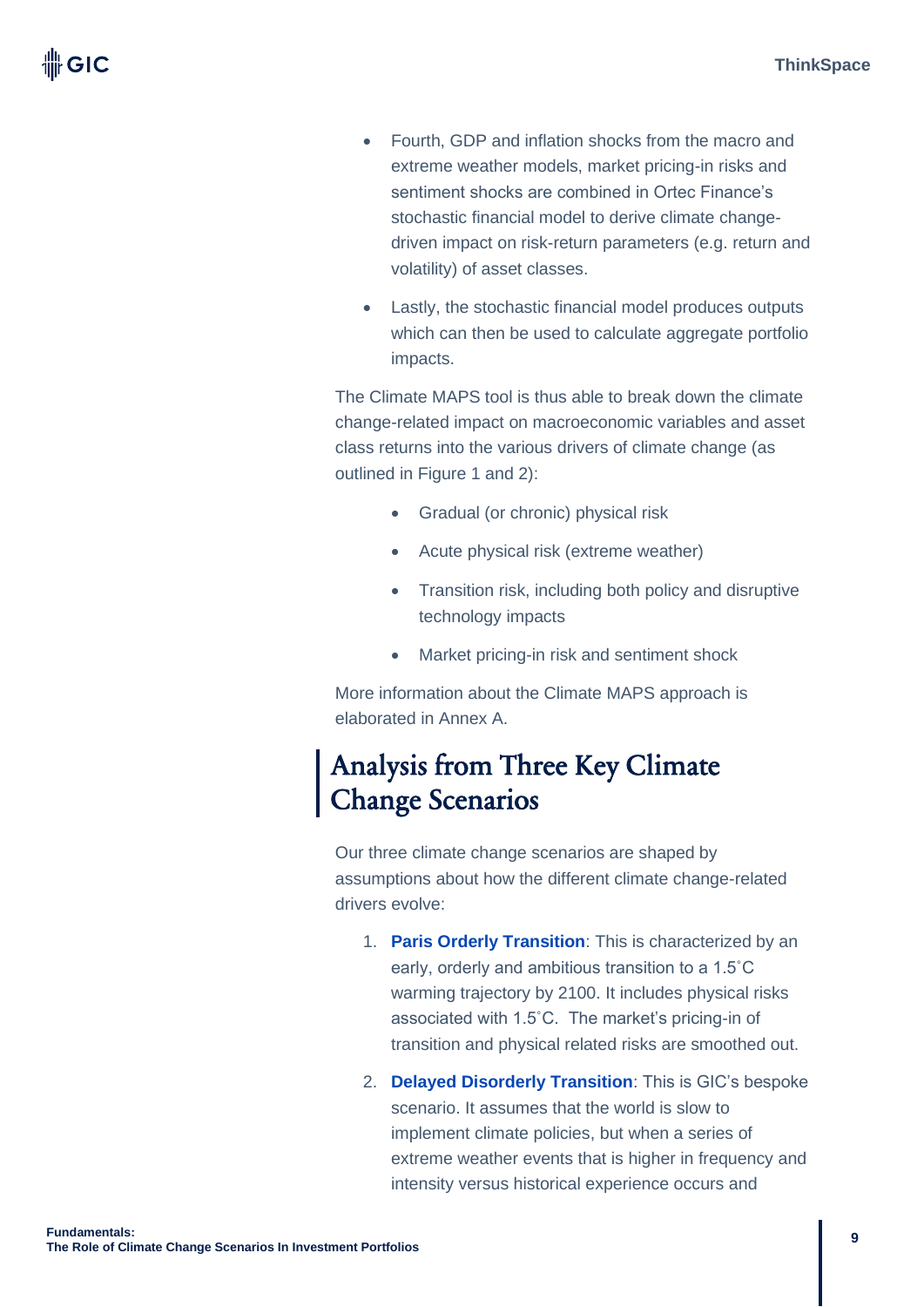results in a sharp global GDP shock<sup>8</sup>, the world shifts gear and acts. Policies required (such as regionally differentiated carbon pricing and subsidies for clean technologies) are much bigger than what is required in the Paris Orderly Transition due to the delay in taking climate mitigation actions. Markets price future climate change-related risks over a much shorter period compared to the Paris Orderly Transition. There is also a sharp sentiment shock as markets overreact to the sudden extreme weather and policy shocks. The transition is thus disorderly with equity markets falling sharply. However, over time the sentiment shock (which is not fundamentally driven) dissipates and economies and markets recover.

3. **Failed Transition**: As this scenario assumes only current policies are implemented, climate change related physical impacts - both chronic and acute - are extremely severe as the average global temperature increases to nearly 4°C above pre-industrial levels by 2100. In this scenario, we see markets pricing in physical risks including those occurring in the post-2050 period so that financial impacts are felt even before the physical risks actually manifest.

The temperature pathways associated with these three scenarios, and a brief overview of the key drivers of the scenarios are presented in Figures 3 and 4. These scenarios also map broadly to the three reference scenarios recommended by the NGFS in June 2020<sup>9</sup>.

As it is difficult to paint all possibilities and even more challenging to integrate them into portfolio analyses and subsequent decisions, we have selected "bookend" scenarios where the Paris Orderly Transition is an optimistic outcome in terms of global warming combined with a set of very aggressive policy actions, while the Failed Transition is a pessimistic one with no additional policy actions beyond what governments have already implemented. To capture nuances and a more plausible pathway, the Delayed Disorderly

<sup>8</sup> This is a GDP shock over a one year period that is globally differentiated, depending on the assumptions about severity of extreme weather shocks affecting each country.

<sup>9</sup> ["NGFS Climate Scenarios for central banks and supervisors",](https://www.ngfs.net/sites/default/files/medias/documents/820184_ngfs_scenarios_final_version_v6.pdf) June 2020.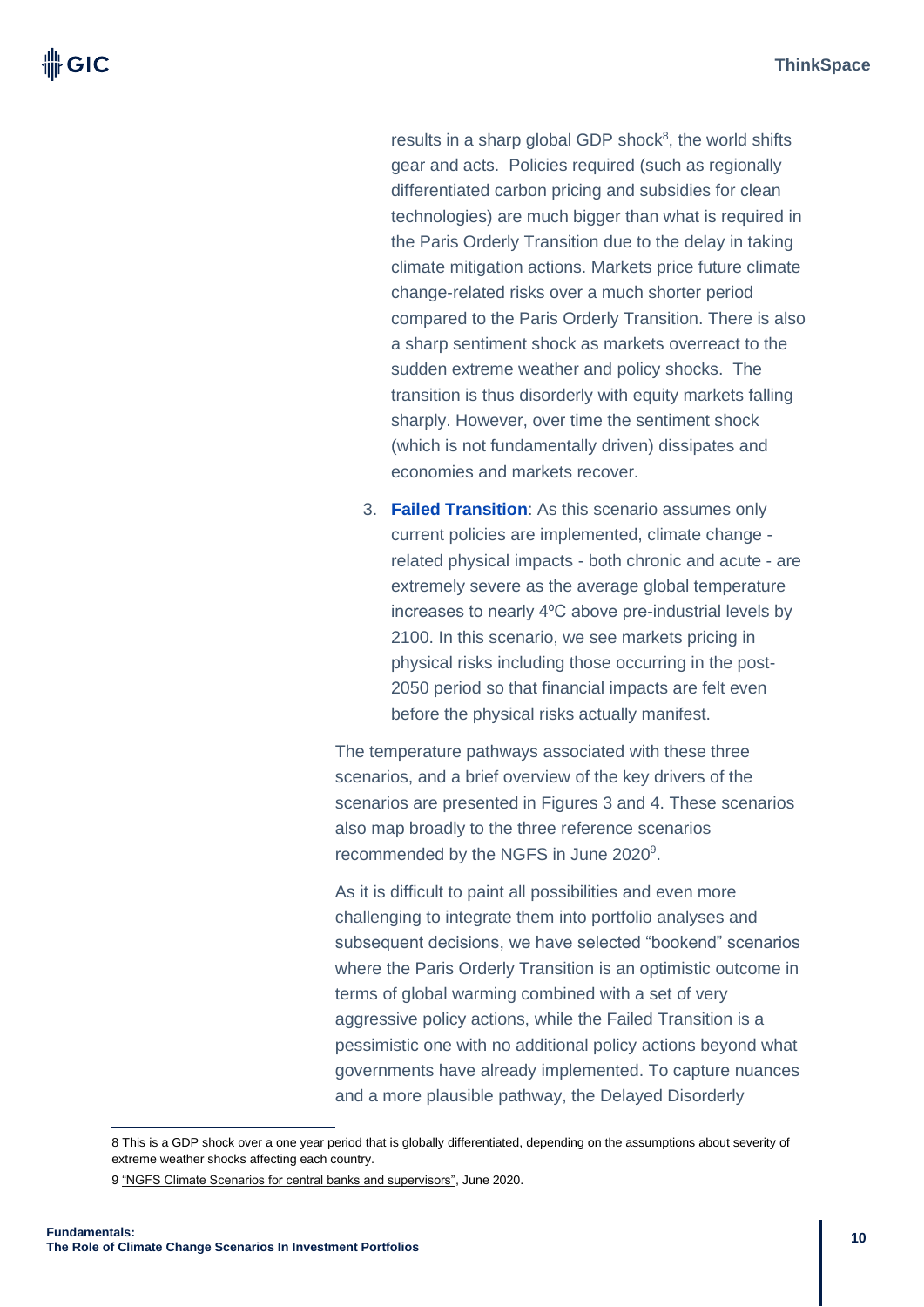Transition explores how stressful market conditions could be if the world procrastinates, and how investment portfolios will behave during any interim climate change-related shocks.

### **Figure 3: Temperature Pathways in the Three Climate Scenarios**

 $4.5$  $4.0$  $3.8^{\circ}$ C  $3.5$  $3.0$  $2.5$  $1.8$ °C  $2.0$  $1.5$  $1.5^{\circ}$ C  $1.0$  $0.5$ -Failed Transition - Paris Orderly Transition - Delayed Disorderly Transition

Temperature Change above pre-industrial 1850-1900

### **Figure 4: Overview of GIC's Climate Scenarios**

| <b>Drivers</b>                                 | <b>Paris Orderly</b><br><b>Transition</b>                                                                                                                                                                   | <b>Delayed Disorderly</b><br><b>Transition</b>                                                                                                                                                                                                                | <b>Failed</b><br><b>Transition</b>                                                                             |
|------------------------------------------------|-------------------------------------------------------------------------------------------------------------------------------------------------------------------------------------------------------------|---------------------------------------------------------------------------------------------------------------------------------------------------------------------------------------------------------------------------------------------------------------|----------------------------------------------------------------------------------------------------------------|
| <b>Global warming</b><br>by 2100               | $1.5^{\circ}$ C                                                                                                                                                                                             | $1.5 - 2^{\circ}C$                                                                                                                                                                                                                                            | Close to $4^{\circ}$ C                                                                                         |
| <b>Policy and</b><br>technology<br>assumptions | <b>Early policy measures</b><br>(e.g. EU-style<br>emissions trading<br>scheme implemented<br>globally and for most<br>sectors). Significant<br>investments in and<br>adoption of low-carbon<br>technologies | Policy action similar to Failed<br>Transition in first phase of<br>scenario. However, a surge<br>in extreme weather events<br>globally and realization of<br>higher-than-expected climate<br>sensitivity triggers sudden<br>and disruptive policy<br>actions. | Continuation of <b>current</b><br>policies.                                                                    |
| <b>Market pricing-</b><br>in assumptions       | Pricing in of climate<br>risks occurs smoothly<br>and gradually                                                                                                                                             | Pricing in of climate risks<br>occurs abruptly and within a<br>short period of time.                                                                                                                                                                          | Physical risks up to 2050 are<br>priced before 2030, and<br>physical risks post 2050 are<br>priced before 2040 |
| <b>Sentiment</b><br>shock<br>assumptions       | No additional sentiment<br>shock                                                                                                                                                                            | Additional sentiment shock is<br>triggered by the sudden and<br>disruptive policies but market<br>recovers from sentiment<br>shock eventually                                                                                                                 | No additional sentiment<br>shock                                                                               |

Source: GIC, Ortec

Source: GIC, Ortec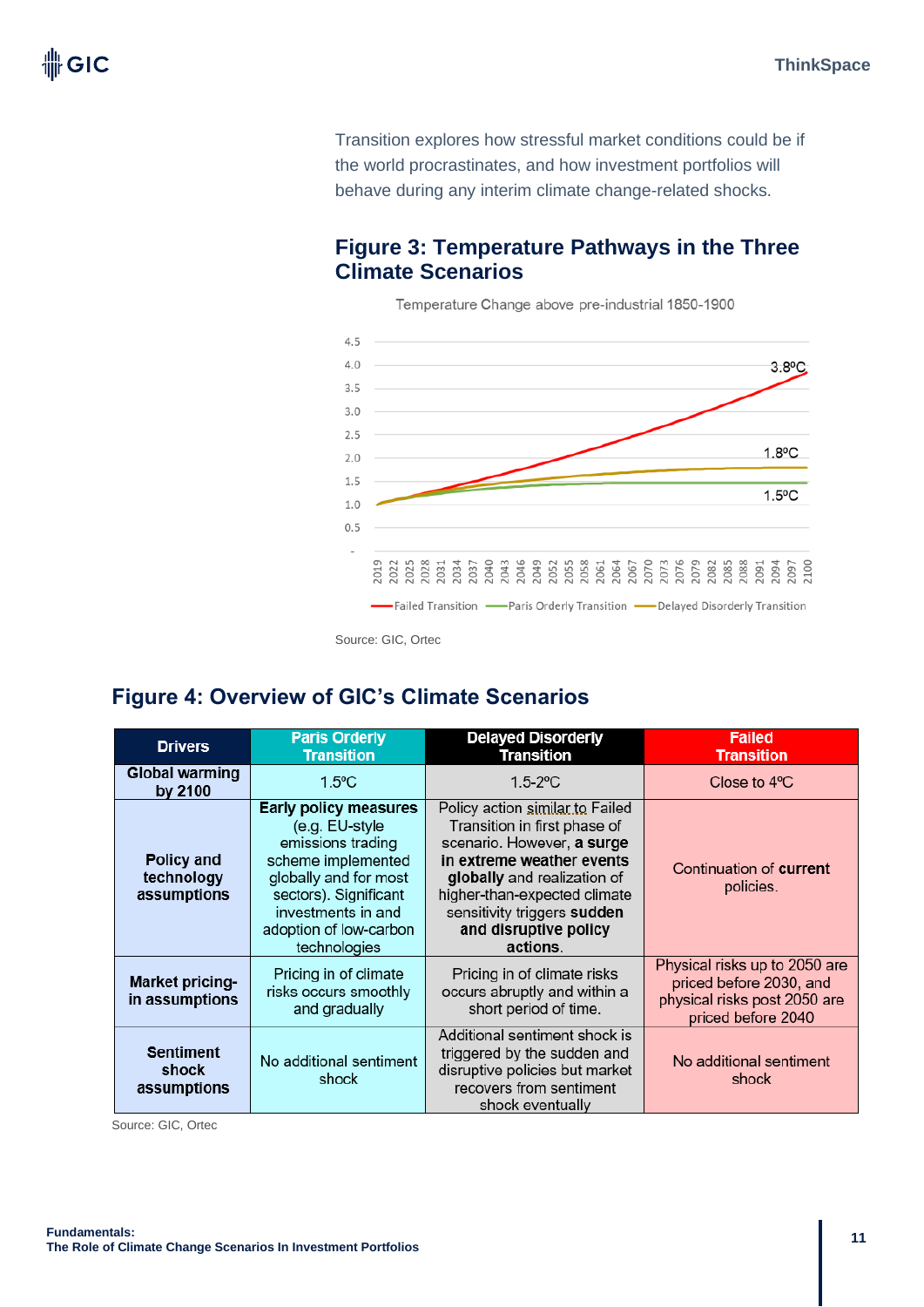# Results & Key Insights

We applied the scenarios and methodology outlined above to a simplified global investment portfolio of 60% global equities and 40% global bonds ("60/40")<sup>10</sup>. The key impacts on the economy, capital markets and the 60/40 portfolio are summarized in the subsequent sections.

### **Macro Impact**

**Climate change-related drivers have a negative long-term impact on global GDP and inflation when compared to a climate uninformed baseline, due mainly to physical risks** (see Figure 5).

Gradual (or chronic) physical risks have long-term adverse effects on labour and economic productivity. Extreme weather impact (or acute physical risk) is also negative on macroeconomic growth but to a much smaller degree than gradual physical risks.





Source: GIC, Ortec

10 Equities portfolio comprises of markets in the US, Canada, Europe, Japan, Developed Markets (Pacific) and Emerging Markets. Fixed Income are nominal government bonds issued in US, Japan, France, Italy, Germany and UK. The returns data series from these markets are based on the benchmark indices in Ortec's financial model.

11 While the impact of climate drivers on global inflation is negative over the long-term due to the deflationary impacts of physical risks on growth, we would caveat that further research is needed to assess how a rise in physical risks may result in scarcity of resources and exert upward pressures on inflation. For this scenario study, the behaviours of GDP and inflation to the sentiment shock was based on the experience of the Global Financial Crisis of 2008-2009. Post the sentiment shock, GDP recovered sharply to more than offset the initial negative shock while inflation did not recover as much, resulting in a net positive impact on GDP and a net negative impact on inflation.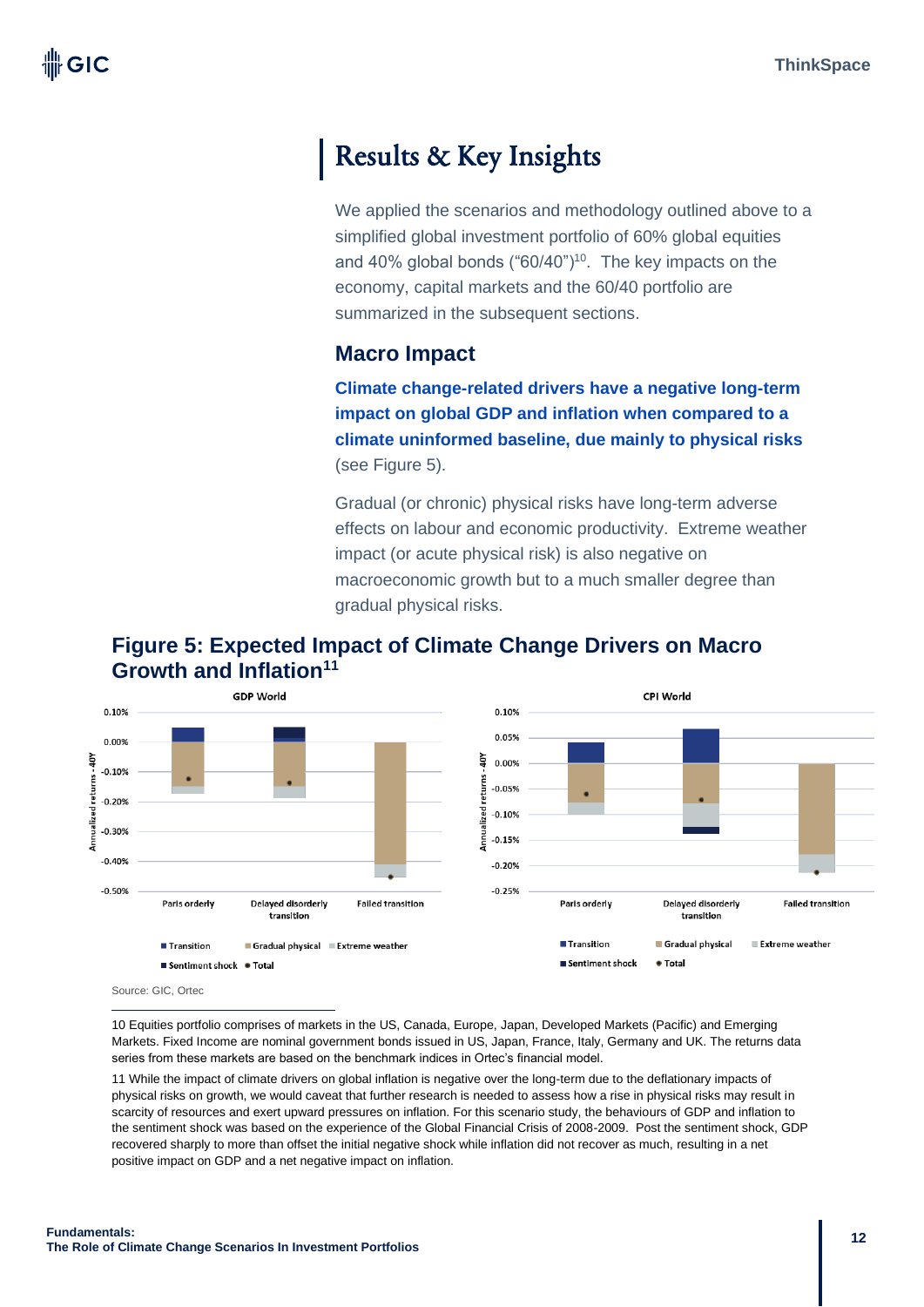**Transition risk impacts are net positive for global growth.** But these effects are mostly felt when climate-related policy actions are implemented, and the energy transition is ongoing i.e. during the first 10 years or so of the 2021-60 period in our climate scenarios. Transition risks are net positive on global growth due to:

- (i) carbon taxes being re-distributed back into the economy through either lower general taxes or higher subsidies for the clean energy sectors, resulting in a positive fiscal multiplier effect on the economy.
- (ii) subsequent investments in clean energy sectors more than offsetting the decline in demand for traditional fossil fuels, as the investments required, innovation and resulting productivity gains act as economic stimulants.

**Transition risks exert an upward, demand-pull inflationary impact** due to higher carbon prices and an increase in investment spending on clean technologies.

**Inflationary pressures are higher in the Delayed Disorderly Transition** as the costs of financing the energy transition rise with policy procrastination. As a result, there is less scope for governments to recycle revenues generated from carbon pricing to lower personal taxes (e.g. VAT or income tax) to buffer the increasing costs of energy for individuals, thereby increasing inflationary pressure.

**Finally, our analysis shows a wide dispersion of growth impacts across countries, and winners and losers also vary according to the different scenarios. For example:**

- In the Paris Orderly Transition, net fossil fuel exporters would see higher negative growth impact due to the energy transition compared to net fossil fuel importers.
- In the Failed Transition, negative physical impacts are greater in countries with higher starting average temperatures. While countries near the poles are expected to see relatively faster warming, the impact on economic growth is smaller given their lower starting temperatures. Some countries may even benefit from previously inhabitable cold regions becoming more productive.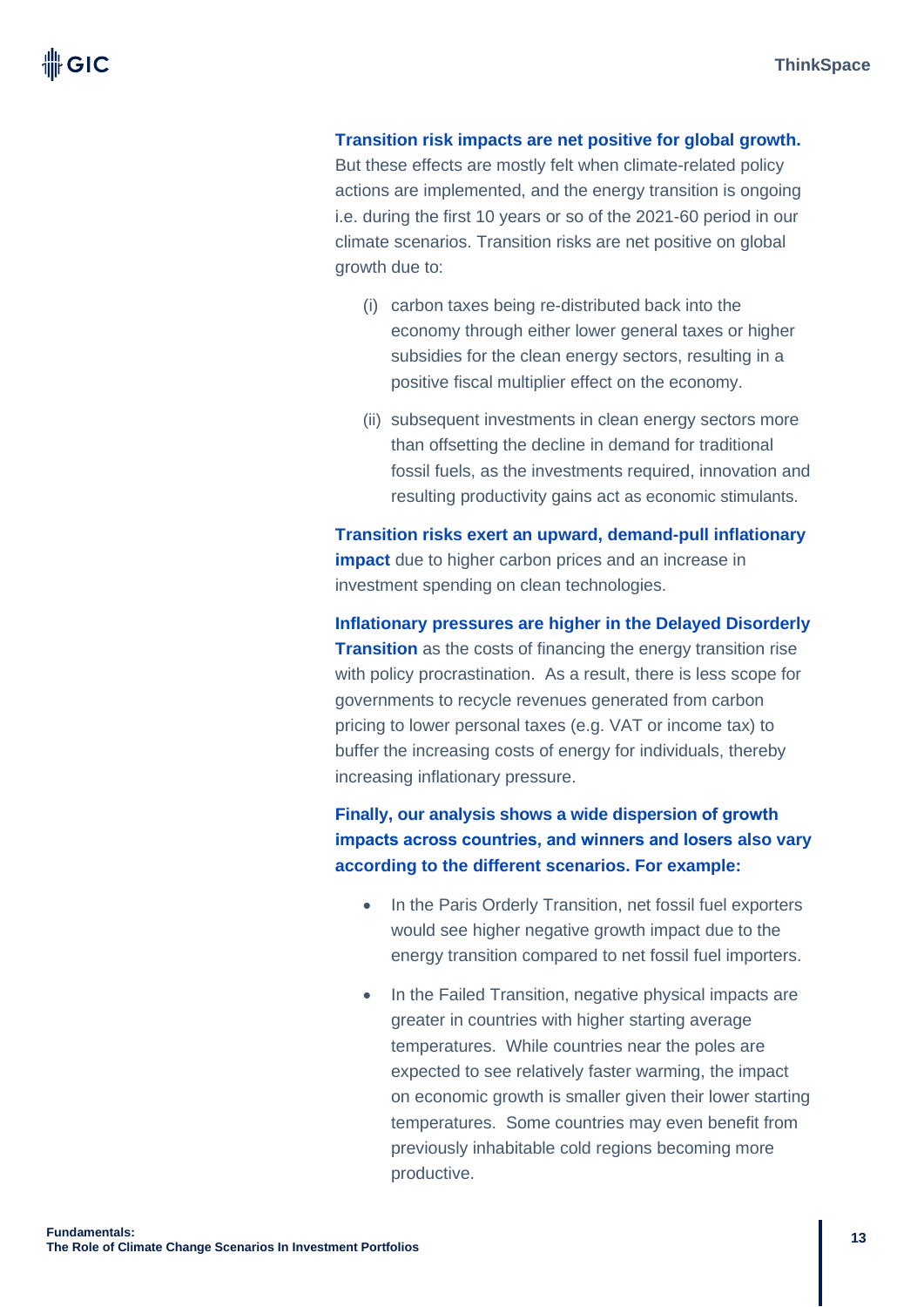### **Capital Markets Impact**

**Physical and transition risks are mostly negative for broad asset classes compared to a climate uninformed baseline. Risk assets like equities and real estate are more sensitive to climate change compared to bonds and cash.** This results in capital market lines being flatter in climate scenarios relative to the climate-uninformed baseline (see Figure 6).

The response of risk assets (equities and real estate) to physical risk drivers is negative, like what we observe in the real economy. However, the impact of transition risks is negative, as compared to its positive impact on global economic growth. This largely reflects the difference in the composition of equity markets versus the real economy. Global equity markets have a higher exposure to the US, which is a net exporter of fossil fuel-based energy and thus adversely affected by the energy transition.

Within the equity markets, most sectors see downside risks, except for low carbon electric utilities. We observe that equity markets with very low exposures to low carbon electric utilities (e.g. emerging markets) have more potential to outperform in the transition scenarios as the room for the sector to grow is much larger than those which already have established low carbon electric utilities.



### **Figure 6: Capital Markets Line**

--- Baseline ---- Paris Orderly ---- Delayed Disorderly ---- Failed Transition Source: GIC, Ortec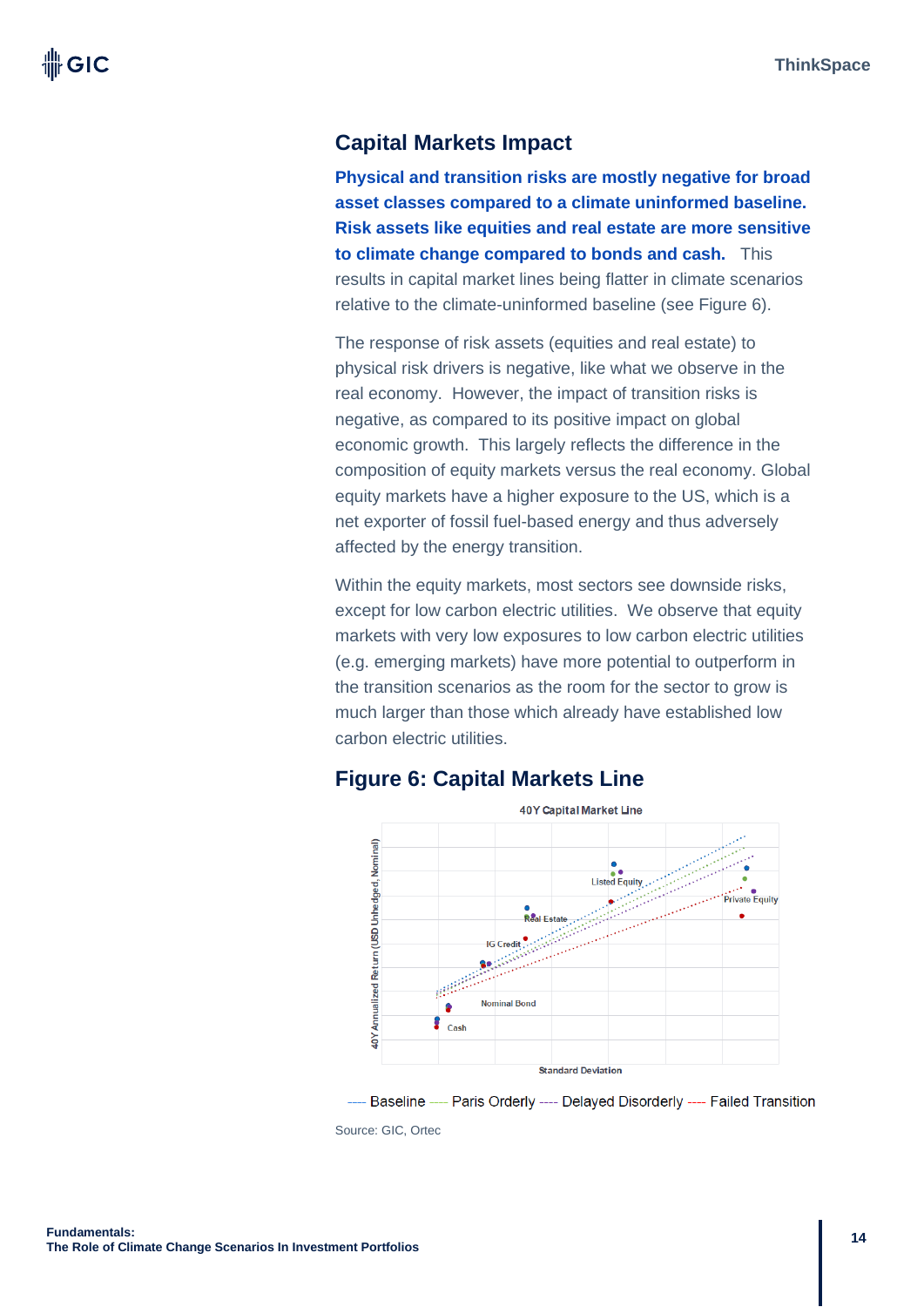### **Investment Portfolio Implications**

**Climate change has a long-term negative impact on a global 60/40 portfolio in the order of minus 10-30% relative to a climate uninformed baseline,** largely driven by physical risks.

The annualized nominal returns over a 40-year period for the 60/40 portfolio ranges from 4.3 to 5.0% in the three scenarios, versus 5.2% in a climate uninformed baseline (see Figure 7a). This is significant as it translates to cumulative returns in climate scenarios being 10% to 30% lower over 40 years (see Figure 7b).

**While risk assets may still deliver positive returns in the long term with climate change, the returns are likely to be lower than a climate uninformed scenario, which assumes policies that have already been implemented and no further global warming beyond what has already occurred today (about 1⁰C). Hence, investors may be surprised by the long-term underperformance of the portfolio relative to their expectations.** 

### **Figure 7a: 40-year Annualised Nominal USD Returns of 60% Global Equities /40% Sovereign Bonds portfolio**



Source: GIC, Ortec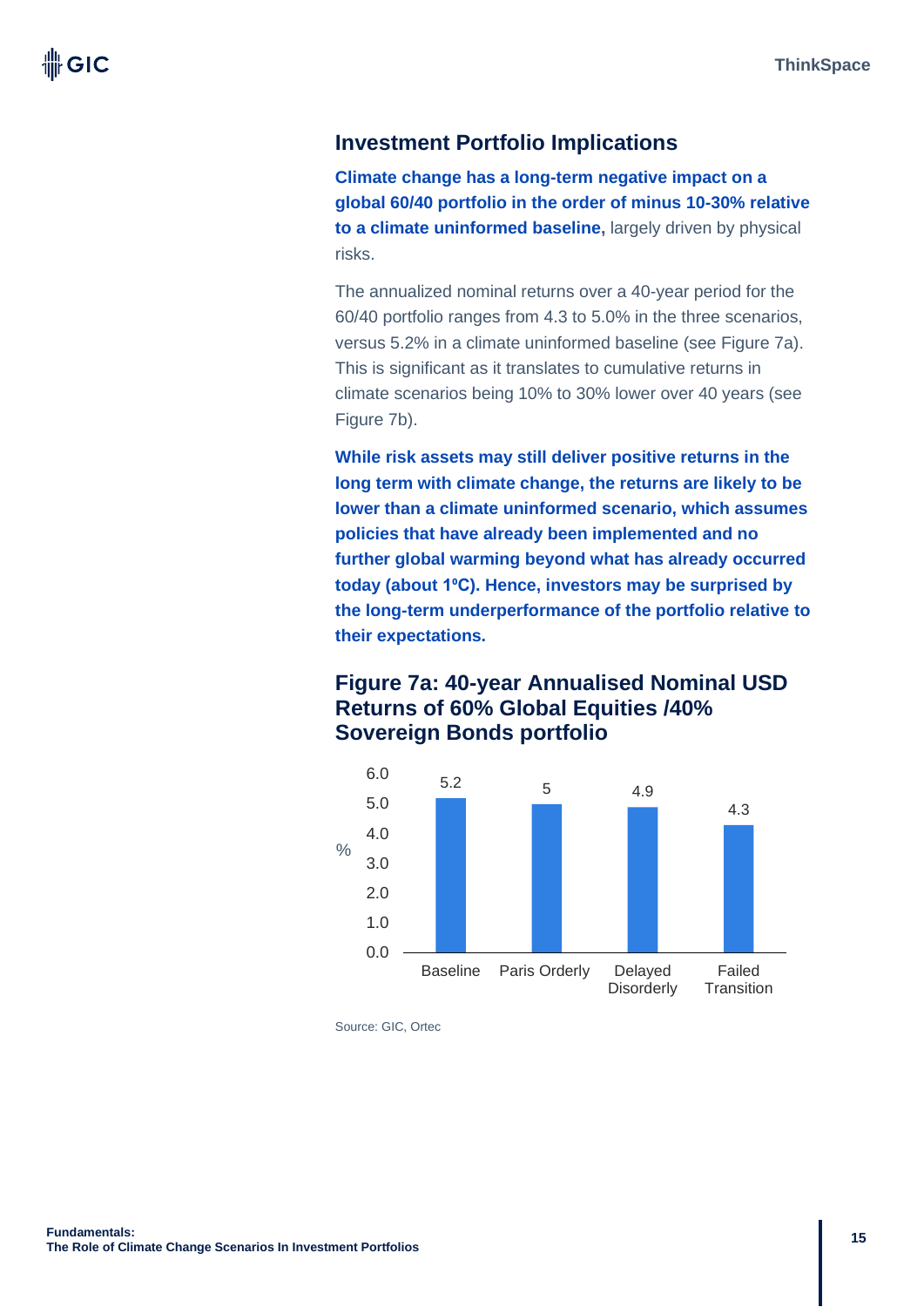### **Figure 7b: 40-year Cumulative Nominal USD Returns of 60/40 portfolio Vs Climate Uninformed Baseline**



Source: GIC, Ortec

While it is generally accepted that there are transition risks in the investment portfolio, **long-term physical risks, especially chronic physical risks, may have a much more significant impact on investments.** With growing investor awareness and an availability of data and physical risk assessment methodologies, physical risk impacts can increasingly be incorporated into analyses.

**In the medium term, climate-related shocks could result in increased market volatility that long-term investors should prepare to navigate.** When and how much markets will price in future climate change-related risks, and whether markets over-react to climate change-related policies and news can impact volatility in the markets.

- In the Delayed Disorderly Transition, during the year when disruptive extreme weather events hit the world and sharp policy actions are implemented, the global economy could see a negative GDP impact. The global 60/40 portfolio is expected to experience a sharp fall due to the negative growth shock as well as a sentiment shock hitting the global equities market.
- Another possible period of volatility is when markets price in future physical risks, especially physical impacts in the post-2050 period, in the Failed Transition. While the sentiment shock in the Delayed Disorderly Transition is a temporary shock that markets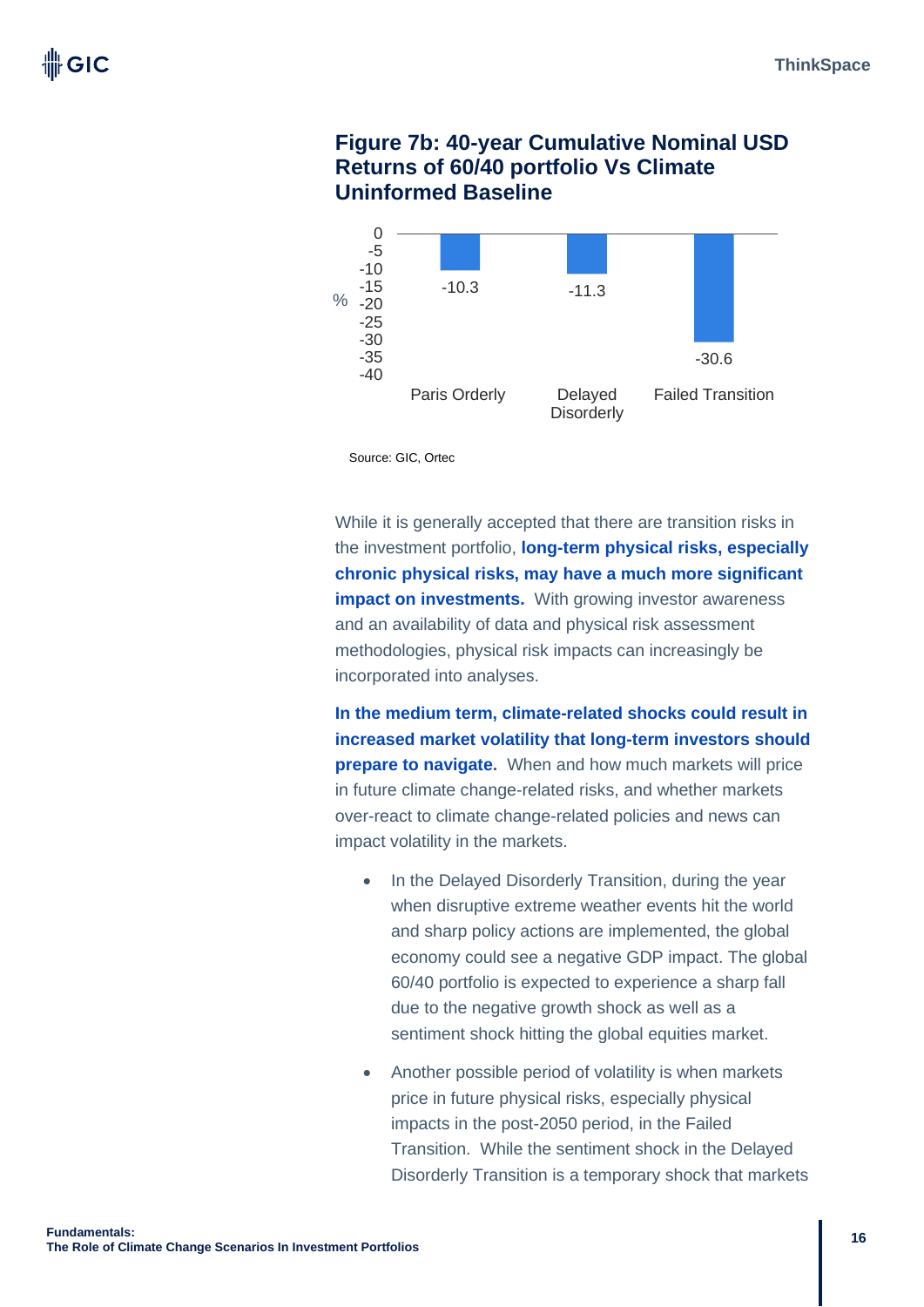eventually recover from, the pricing in of future physical risks is expected to be a permanent impairment to the portfolio's returns as physical risks are not reversed in the Failed Transition.

Since climate risk is an imminent challenge for long-term investors, it is critical for them start building capabilities to integrate transition and physical risk assessments into their investment processes.

# Top-down Model Limitations

By applying climate scenario analysis to their portfolios today, investors can already better articulate the potential impact and seize the opportunity to consider what can be done to make their portfolios more climate resilient.

There are of course still limitations to the top-down scenario approach:

- Climate science models have not fully accounted for feedback loops and tipping points from warmer temperatures accelerating ice-sheet melting, which would then further increase sensitivity of the earth's average temperature to greenhouse gas emissions.
- Climate impact models have generally not been able to account for the implications of climate change-related migration on economies and markets.
- Financial models are not, as yet, able to properly price the impact of physical risks on scarcity and the implications for inflation and related assets.

In response, what investors can do is to keep updated with the latest research, and be at the frontier of designing plausible climate change scenarios and quantifying their impact on portfolios.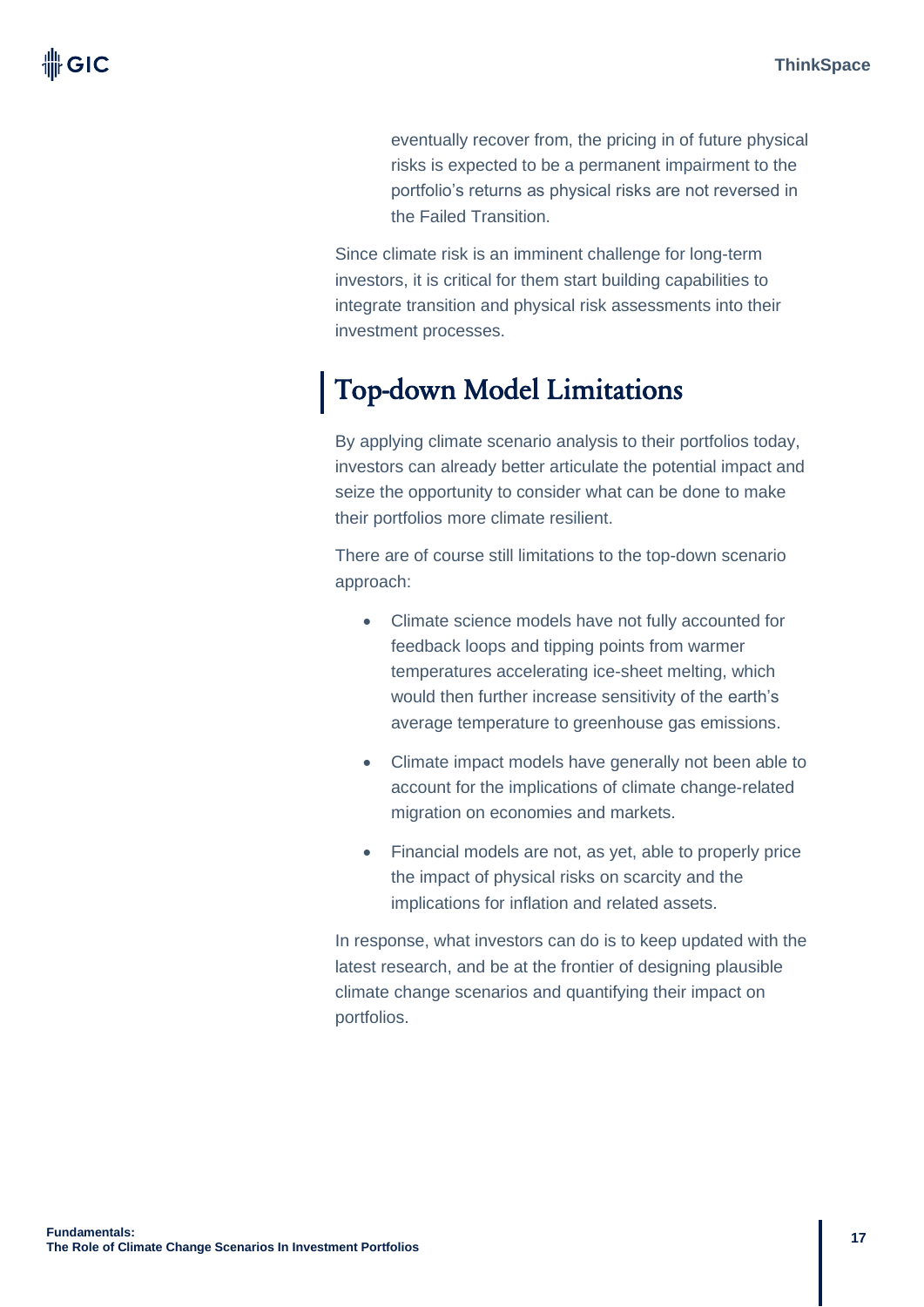# **Conclusion**

What we have outlined is a top-down approach to estimating the impact of climate change-related risks on long-term investment portfolios via climate change scenarios. Very longterm cash flow impacts and risks become relevant to investors when we consider how future risks might be priced into markets and whether the markets would over-react. While this requires various assumptions and results in a wide dispersion of outcomes, it is still good discipline and prudent for investors to be prepared and undertake such analysis. The three scenarios used, including GIC's bespoke Delayed Disorderly Transition, can be a useful reference for long-term investors contemplating the use of climate change scenario analysis. We suggest three ways that investors can use these outputs:

- **Asset allocation** by incorporating climate changerelated scenarios into the asset allocation process and considering the impact of climate change on expected returns of asset classes. Scenario analysis is a wellestablished process and a fundamental building block that GIC uses for its top-down and bottom-up capital allocation processes $12$ . It is a forward-looking assessment and helps GIC better anticipate the range of upside and downside risks that could affect markets. This is also aligned with one of GIC's investment principles, which is to prepare for, and not predict possible states of the future.
- **Risk management** by using the most disruptive climate scenario(s) as a stress test for the resilience of the investment portfolio and considering how to better navigate through the volatility that could affect markets. Scenario analysis with sufficient granularity in terms of how different countries and sectors are affected, helps us identify where the most vulnerable parts of the portfolio are. Deeper dives can then be conducted in these countries and sectors.

<sup>12</sup> https://www.gic.com.sg/thinkspace/scenario-planning-for-portfolio-resilience-in-an-uncertain-world/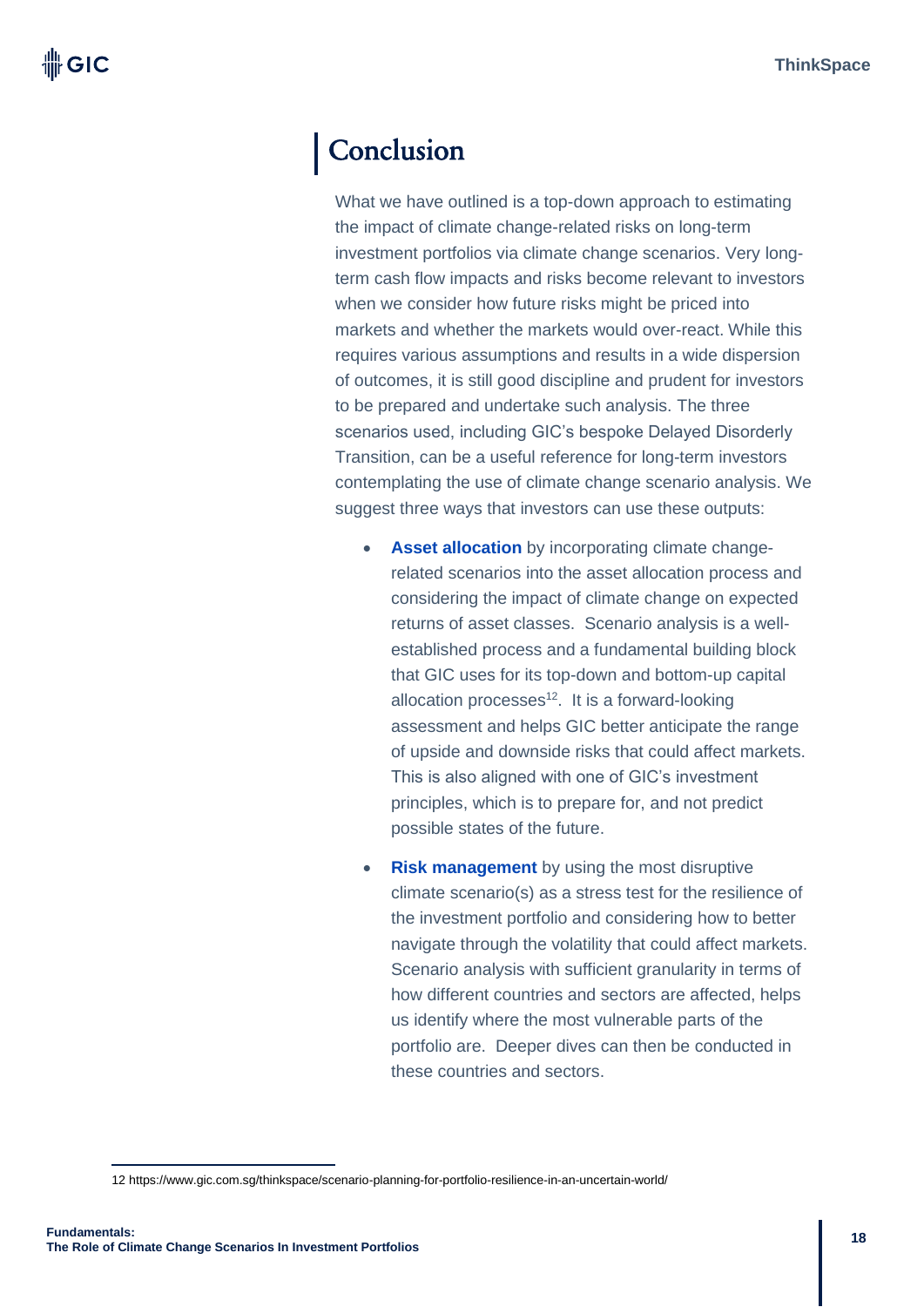• **Climate change integration into active investment processes** by using the assumption inputs (e.g. carbon pricing) and intermediate outputs (e.g. demand for energy sources like coal, oil, gas, renewables as well as adoption rates of technologies like electric vehicles) for bottom-up investment teams to incorporate into their assessment of companies. For example, forwardlooking carbon prices can be combined with data on companies' carbon emissions to estimate impact of carbon pricing on companies' earnings and valuations.

Ultimately, **GIC recommends combining a top-down and bottom-up modelling approach to provide a more holistic assessment of climate change related impacts on investment portfolios.** Notwithstanding, we hope that the sharing of our perspectives from the top-down scenario process can contribute to accelerating the integration of climate change-related considerations into investment processes around the world.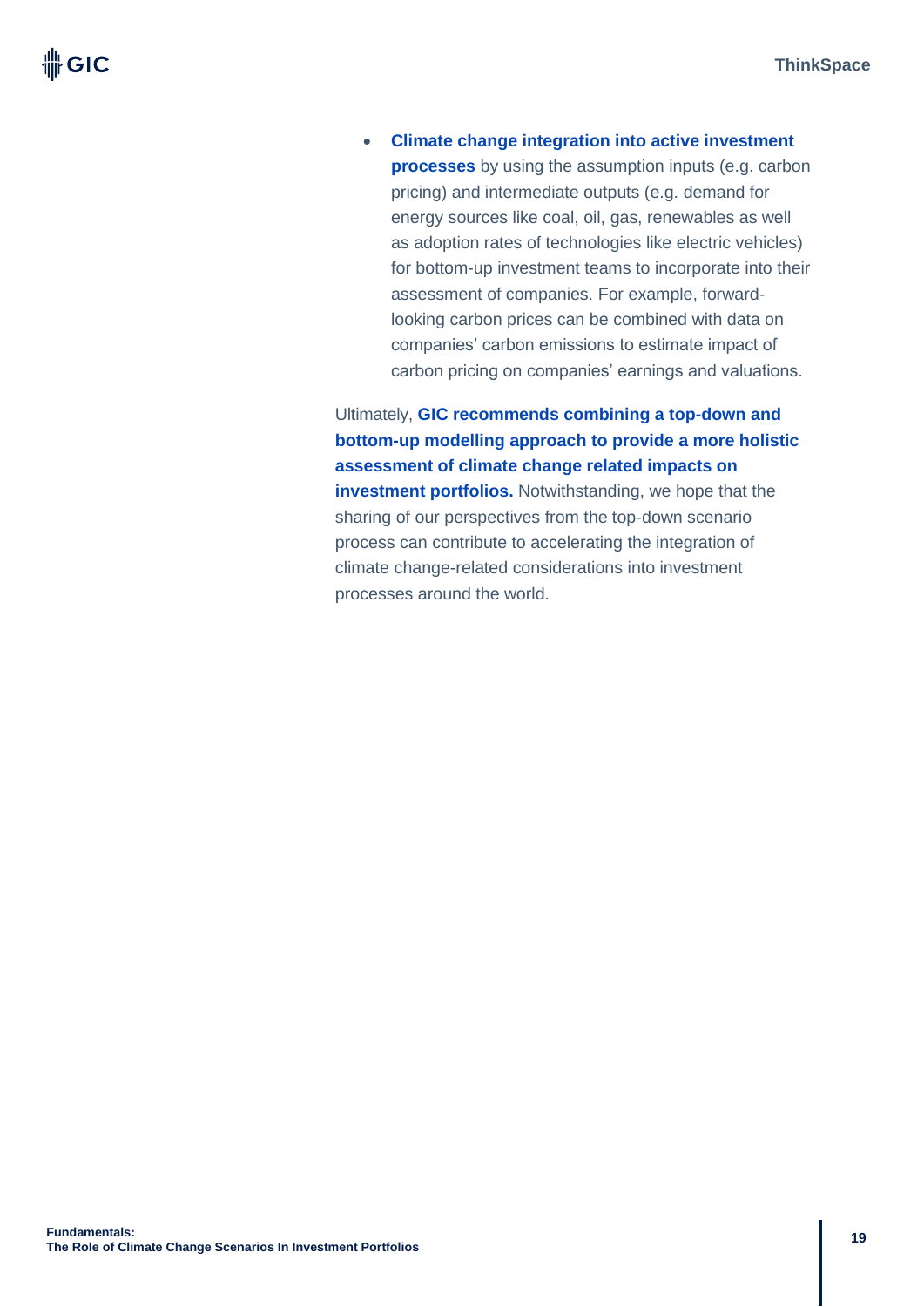### **ANNNEX A: Ortec Finance's Climate MAPS Methodology**

A key characteristic of Climate MAPS is that it is holistic in its approach. This is expressed in the following manner:

- **Broad coverage of climate-related risks:** Climate MAPS models transition related risks and opportunities as well as physical risks (both slow onset and extreme weather impacts). It also takes into account the potential effects of markets 'pricingin' future transition and physical risks.
- **Covers all asset classes on the basis of a consistent set of assumptions:** The modelling techniques used ensure that all the asset classes are 'climate-shocked' on the basis of consistent set of assumptions. Therefore, more granular outcomes at, for example the sector, region or asset class level can safely be aggregated to the level of the whole portfolio.
- **Captures 'systemic risk at a granular level':** The model is built up of granular technology and policy developments that translate to economic and financial impacts at the sector and regional level. The model specializes in capturing economicfinancial interlinkages and feedback loops. For example, less demand for a country's fossil-fuel exports will be felt far beyond the fossil fuel manufacturing companies themselves. Effects will reverberate in areas such as employment, government revenues and all the sectors related to the fossil fuel industry. The tool is therefore able to more accurately reflect the total level of climate-related economic risks and opportunities in a given market than an approach that is based on the aggregation of individual companies' or assets' risks.

Another important attribute of the Climate MAPS tool is the use of empirically based climate and financial modelling to best reflect how the real world works in practice:

- **Assumption about market efficiency**: The macro-model does not assume perfectly efficient markets and is able to capture the dynamics of loans and investment.
- **Empirical based:** The financial model is based on more than 100 years of econometric data.
- **Incorporation of latest climate science research and modelling:** The model is rooted in strong climate science using the latest literature. An example is the relationship between temperature rise and economic, agricultural and industrial productivity. The model also takes into account the 'latitude effect' when modelling physical risks. The latitude effects show that the Earth's poles are prone to relatively faster warming. Finally, the tool makes use of a proprietary algorithm, Climate PREDICT, that intelligently scales extreme weather events and associated financial impacts in line with warming and urbanization trends.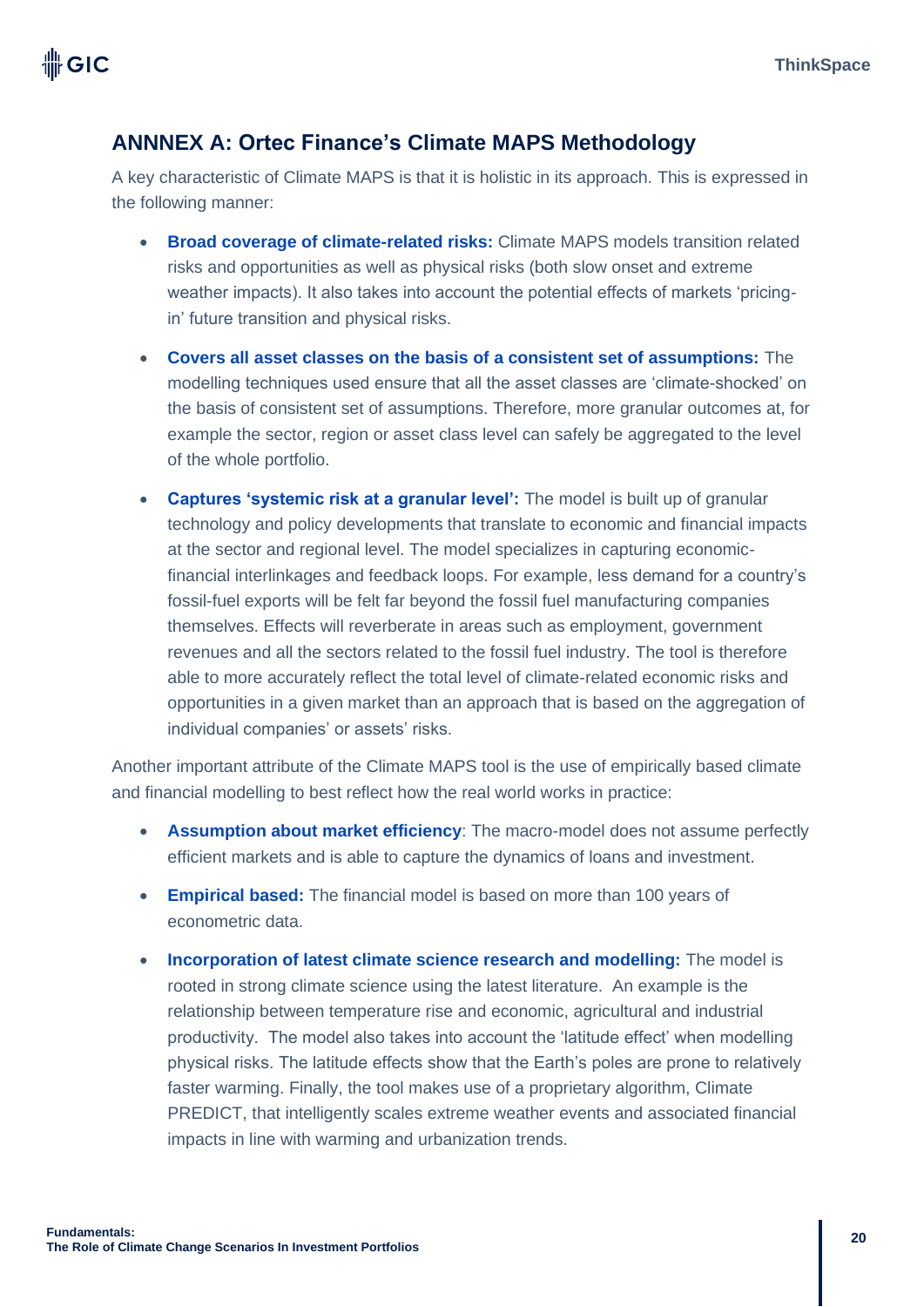As is the case with all models, Climate MAPS has its limitations:

- There are some specific areas that require further research including, for example, land-use emissions, the impact of scarcity on inflation, impacts of migration and social conflict, biodiversity loss and climate tipping points.
- Also, the model is not the best fit for modelling the risks at an individual company level. Hence, GIC's approach of complementing a top-down modelling approach with a bottom-up approach will help provide a more holistic assessment of climate change related impacts on its investment portfolios.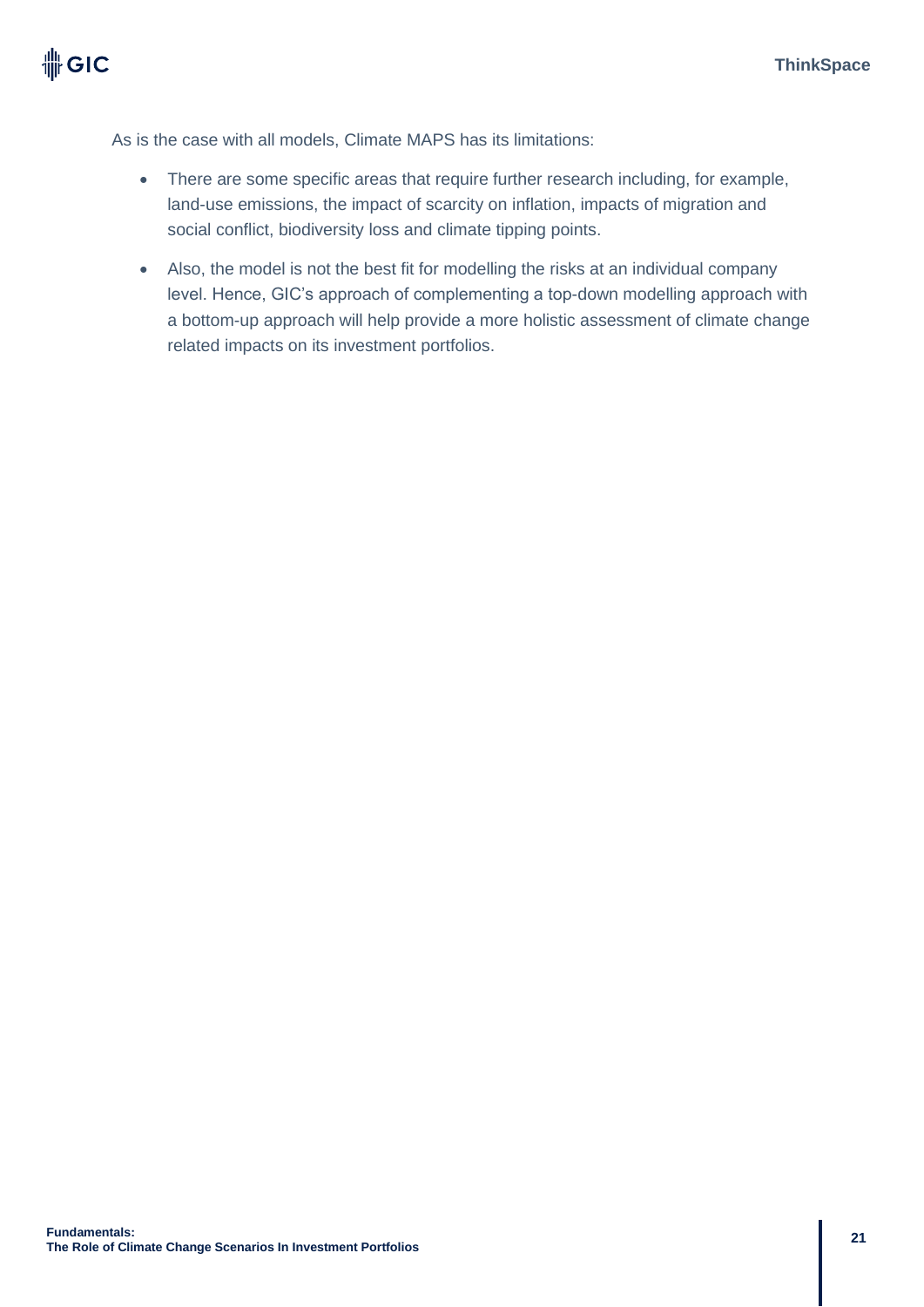# 卌GIC

## **Acknowledgements**

We wish to thank and acknowledge the valuable contributions of all these individuals for their participation, inputs, and review in the development of this study.

### **From GIC**

Kevin Bong, Managing Director Wendy Wong, Senior Vice President Kevin Kwan, Vice President Wong De Rui, Vice President

## **From Ortec Finance (Climate & ESG Solutions)**

Lisa Eichler, Co-Head Bert Krammer, Business Specialist Master Sanders Wolters, Quantitative Financial Analyst Richard Clarke, Senior Specialist Linda Knoester, Business Specialist Rosanne Lam, Business Specialist Rafael Migani Monteiro, Business Specialist

### **From Cambridge Econometrics**

Richard Lewney, Chair of Board of Directors Dora Fazekas, Managing Director (Hungary) Sophie Heald, Associate Director Mary Goldman, Senior Consultant Unnada Chewpreecha, Principal Economic Modeller